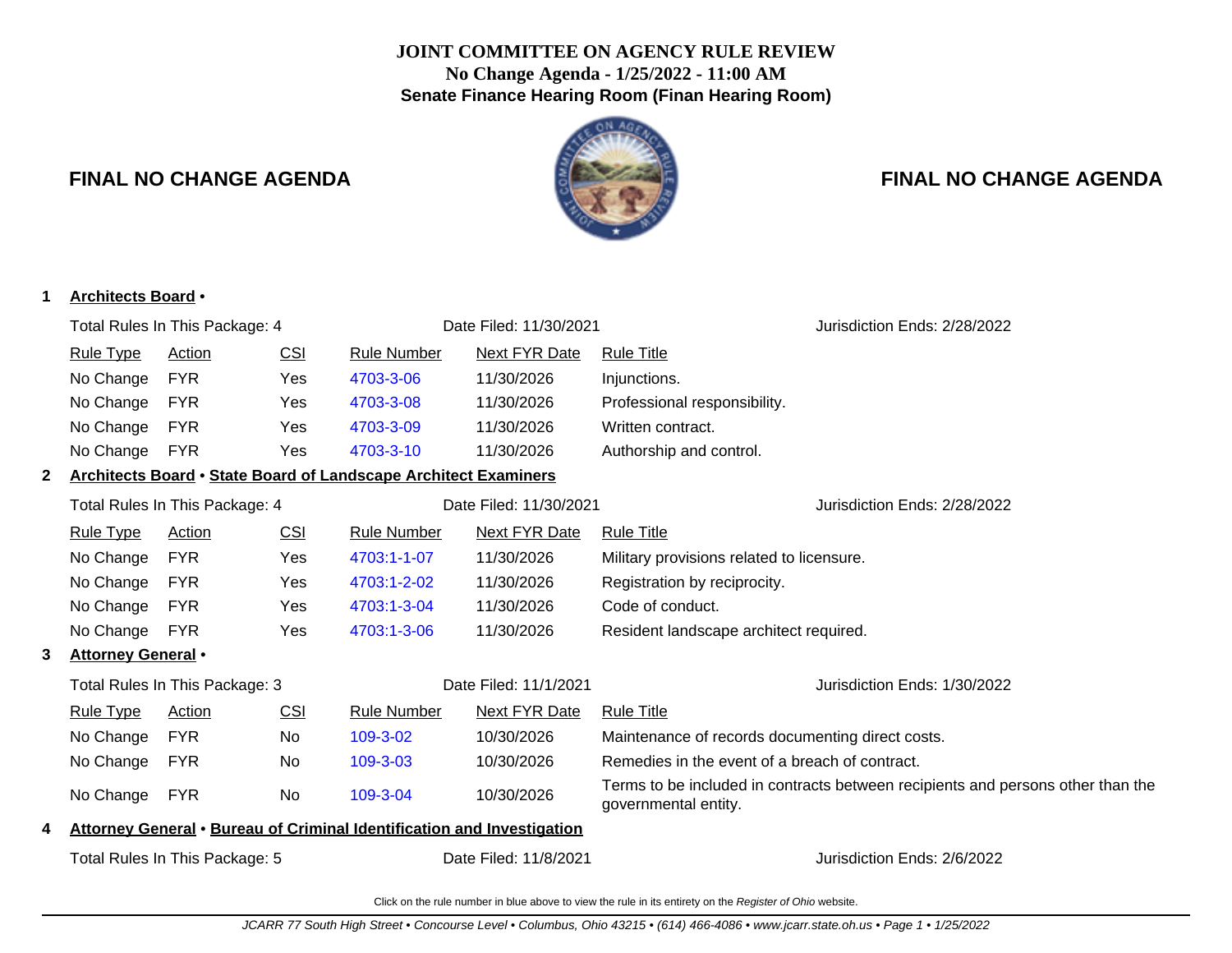**JOINT COMMITTEE ON AGENCY RULE REVIEW 1/25/2022 - 11:00 AM**

**FINAL NO CHANGE AGENDA**

## **Senate Finance Hearing Room (Finan Hearing Room)**

|   | <b>Rule Type</b> | <b>Action</b>                                                                            | <b>CSI</b> | <b>Rule Number</b>                                                     | Next FYR Date          | <b>Rule Title</b>                                                                                                                 |
|---|------------------|------------------------------------------------------------------------------------------|------------|------------------------------------------------------------------------|------------------------|-----------------------------------------------------------------------------------------------------------------------------------|
|   | No Change        | <b>FYR</b>                                                                               | No.        | 109:5-4-01                                                             | 11/6/2026              | Definitions.                                                                                                                      |
|   | No Change        | <b>FYR</b>                                                                               | No.        | 109:5-4-02                                                             | 11/6/2026              | Completion and transmittal of forms and information.                                                                              |
|   | No Change        | <b>FYR</b>                                                                               | No         | 109:5-4-03                                                             | 11/6/2026              | Community notification.                                                                                                           |
|   | No Change        | <b>FYR</b>                                                                               | No         | 109:5-4-04                                                             | 11/6/2026              | School and child care facility's use and administration of information regarding person<br>subject to community notification.     |
|   | No Change        | <b>FYR</b>                                                                               | No         | 109:5-4-05                                                             | 11/6/2026              | Lists to be compiled, maintained, and updated.                                                                                    |
| 5 |                  |                                                                                          |            | Attorney General . Bureau of Criminal Identification and Investigation |                        |                                                                                                                                   |
|   |                  | Total Rules In This Package: 1                                                           |            |                                                                        | Date Filed: 11/10/2021 | Jurisdiction Ends: 2/8/2022                                                                                                       |
|   | <b>Rule Type</b> | <b>Action</b>                                                                            | CSI        | <b>Rule Number</b>                                                     | <b>Next FYR Date</b>   | <b>Rule Title</b>                                                                                                                 |
|   | No Change        | <b>FYR</b>                                                                               | <b>No</b>  | 109:5-4-02                                                             | 11/9/2026              | Completion and transmittal of forms and information.                                                                              |
| 6 |                  | <b>Attorney General • Charitable Foundation</b>                                          |            |                                                                        |                        |                                                                                                                                   |
|   |                  | Date Filed: 11/15/2021<br>Jurisdiction Ends: 2/13/2022<br>Total Rules In This Package: 1 |            |                                                                        |                        |                                                                                                                                   |
|   | <b>Rule Type</b> | <b>Action</b>                                                                            | <b>CSI</b> | <b>Rule Number</b>                                                     | <b>Next FYR Date</b>   | <b>Rule Title</b>                                                                                                                 |
|   | No Change        | <b>FYR</b>                                                                               | <b>No</b>  | $109:1 - 1 - 10$                                                       | 11/13/2026             | Charitable advisory council.                                                                                                      |
| 7 |                  |                                                                                          |            | Board of Executives of Long-Term Services and Supports .               |                        |                                                                                                                                   |
|   |                  | Total Rules In This Package: 1                                                           |            |                                                                        | Date Filed: 11/10/2021 | Jurisdiction Ends: 2/8/2022                                                                                                       |
|   | <b>Rule Type</b> | Action                                                                                   | CSI        | Rule Number                                                            | Next FYR Date          | Rule Title                                                                                                                        |
|   | No Change        | <b>FYR</b>                                                                               | Yes        | 4751-1-05.1                                                            | 11/10/2026             | Core of knowledge in nursing home administration.                                                                                 |
| 8 |                  | <b>Broadcast Educational Media Commission .</b>                                          |            |                                                                        |                        |                                                                                                                                   |
|   |                  | Total Rules In This Package: 4                                                           |            |                                                                        | Date Filed: 12/2/2021  | Jurisdiction Ends: 3/2/2022                                                                                                       |
|   | <b>Rule Type</b> | Action                                                                                   | <b>CSI</b> | <b>Rule Number</b>                                                     | <b>Next FYR Date</b>   | <b>Rule Title</b>                                                                                                                 |
|   | No Change        | <b>FYR</b>                                                                               | No.        | 3353-1-14.1                                                            | 12/2/2026              | Procedures for accessing confidential personal information.                                                                       |
|   | No Change        | <b>FYR</b>                                                                               | No.        | 3353-1-14.2                                                            | 12/2/2026              | Valid reasons for accessing confidential personal information.                                                                    |
|   | No Change        | <b>FYR</b>                                                                               | No.        | 3353-1-14.3                                                            | 12/2/2026              | Confidentiality statutes.                                                                                                         |
|   | No Change        | <b>FYR</b>                                                                               | No         | 3353-1-14.4                                                            | 12/2/2026              | Restricting and logging access to confidential personal information in computerized<br>personal information systems.              |
| 9 |                  | <b>Bureau of Workers' Compensation •</b>                                                 |            |                                                                        |                        |                                                                                                                                   |
|   |                  | Total Rules In This Package: 4                                                           |            |                                                                        | Date Filed: 11/12/2021 | Jurisdiction Ends: 2/10/2022                                                                                                      |
|   |                  |                                                                                          |            |                                                                        |                        | Click on the rule number in blue above to view the rule in its entirety on the Register of Ohio website.                          |
|   |                  |                                                                                          |            |                                                                        |                        | JCARR 77 South High Street • Concourse Level • Columbus, Ohio 43215 • (614) 466-4086 • www.jcarr.state.oh.us • Page 2 • 1/25/2022 |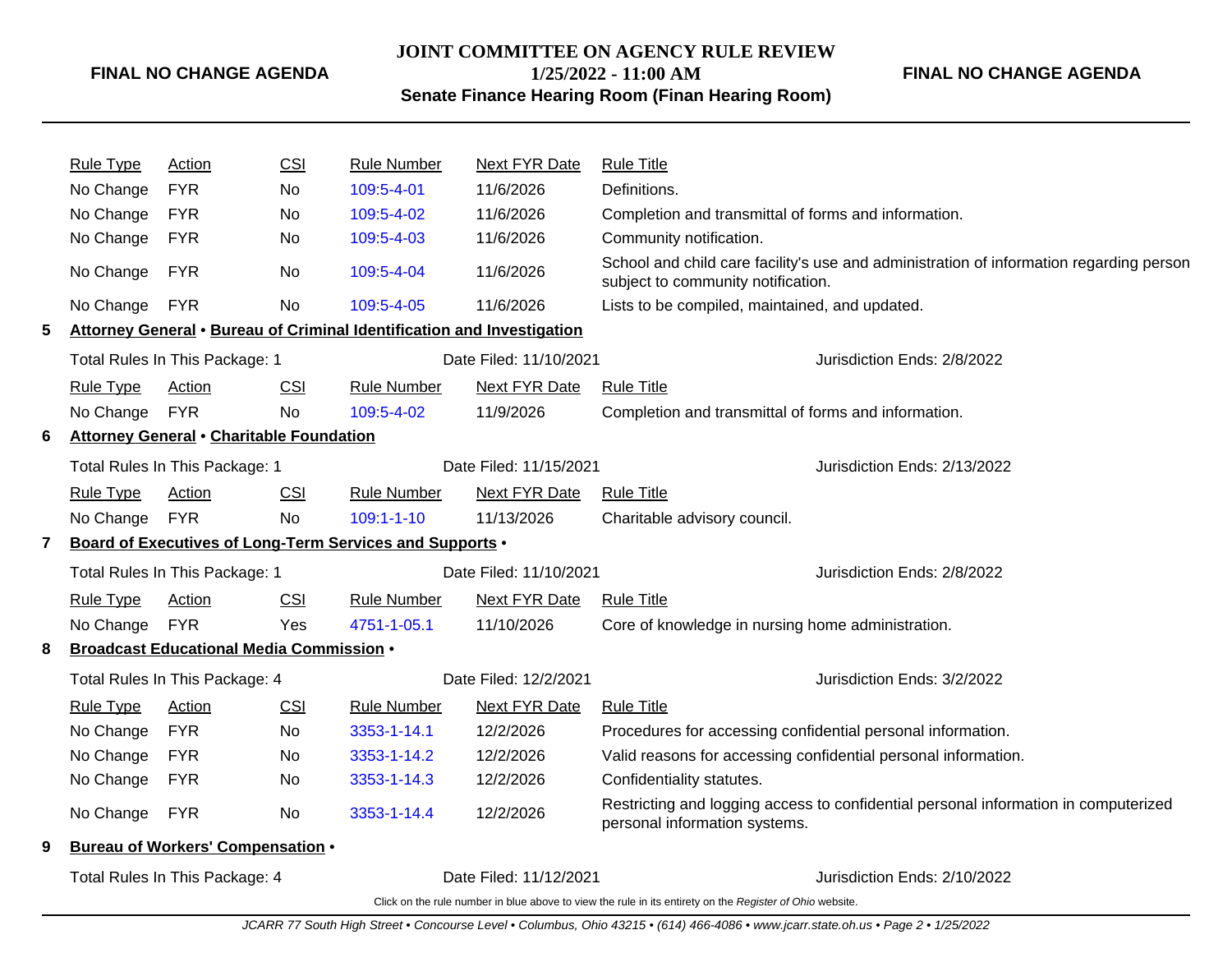**JOINT COMMITTEE ON AGENCY RULE REVIEW**

**1/25/2022 - 11:00 AM**

### **FINAL NO CHANGE AGENDA**

**Senate Finance Hearing Room (Finan Hearing Room)**

|                                 | <b>Rule Type</b>          | <b>Action</b>                   | CSI        | <b>Rule Number</b>                                                  | <b>Next FYR Date</b>   | <b>Rule Title</b>                                                                                                                                                                                                                  |
|---------------------------------|---------------------------|---------------------------------|------------|---------------------------------------------------------------------|------------------------|------------------------------------------------------------------------------------------------------------------------------------------------------------------------------------------------------------------------------------|
|                                 | No Change                 | <b>FYR</b>                      | Yes        | 4123-6-27                                                           | 11/1/2026              | Treatment by more than one physician.                                                                                                                                                                                              |
|                                 | No Change                 | <b>FYR</b>                      | Yes        | 4123-6-29                                                           | 11/1/2026              | Request for information by the treating provider.                                                                                                                                                                                  |
|                                 | No Change                 | <b>FYR</b>                      | Yes        | 4123-6-42                                                           | 11/1/2026              | Interest on late payments for equipment, materials, goods, supplies or services in<br>state insurance fund, public work relief employees' compensation fund, coal workers<br>pneumoconiosis fund, and marine industry fund claims. |
|                                 | No Change                 | <b>FYR</b>                      | <b>Yes</b> | 4123-6-46                                                           | 11/1/2026              | Standardized or negotiated payment rates for services or supplies.                                                                                                                                                                 |
|                                 |                           |                                 |            | 10 Bureau of Workers' Compensation . Division of Safety and Hygiene |                        |                                                                                                                                                                                                                                    |
|                                 |                           | Total Rules In This Package: 13 |            |                                                                     | Date Filed: 11/1/2021  | Jurisdiction Ends: 1/30/2022                                                                                                                                                                                                       |
|                                 | <b>Rule Type</b>          | <b>Action</b>                   | <b>CSI</b> | <b>Rule Number</b>                                                  | <b>Next FYR Date</b>   | <b>Rule Title</b>                                                                                                                                                                                                                  |
|                                 | No Change                 | <b>FYR</b>                      | Yes        | 4123:1-5-05                                                         | 11/1/2026              | Auxiliary equipment.                                                                                                                                                                                                               |
|                                 | No Change                 | <b>FYR</b>                      | <b>Yes</b> | 4123:1-5-08                                                         | 11/1/2026              | Power-driven saws and knives.                                                                                                                                                                                                      |
|                                 | No Change                 | <b>FYR</b>                      | Yes        | 4123:1-5-09                                                         | 11/1/2026              | Woodworking machinery.                                                                                                                                                                                                             |
|                                 | No Change                 | <b>FYR</b>                      | Yes        | 4123:1-5-13                                                         | 11/1/2026              | Motor vehicles, mobile mechanized equipment, and marine operations.                                                                                                                                                                |
|                                 | No Change                 | <b>FYR</b>                      | <b>Yes</b> | 4123:1-5-15                                                         | 11/1/2026              | Hoisting and haulage equipment.                                                                                                                                                                                                    |
|                                 | No Change                 | <b>FYR</b>                      | Yes        | 4123:1-5-18                                                         | 11/1/2026              | Control of air contaminants.                                                                                                                                                                                                       |
|                                 | No Change                 | <b>FYR</b>                      | <b>Yes</b> | 4123:1-5-19                                                         | 11/1/2026              | Manlifts of the endless belt type.                                                                                                                                                                                                 |
|                                 | No Change                 | <b>FYR</b>                      | Yes        | 4123:1-5-21                                                         | 11/1/2026              | Storage batteries.                                                                                                                                                                                                                 |
|                                 | No Change                 | <b>FYR</b>                      | Yes        | 4123:1-5-25                                                         | 11/1/2026              | Vehicle-mounted elevating and rotating work platforms.                                                                                                                                                                             |
|                                 | No Change                 | <b>FYR</b>                      | <b>Yes</b> | 4123:1-5-26                                                         | 11/1/2026              | Trenches and excavations.                                                                                                                                                                                                          |
|                                 | No Change                 | <b>FYR</b>                      | Yes        | 4123:1-5-27                                                         | 11/1/2026              | Lasers.                                                                                                                                                                                                                            |
|                                 | No Change                 | <b>FYR</b>                      | Yes        | 4123:1-5-29                                                         | 11/1/2026              | Explosives and blasting.                                                                                                                                                                                                           |
|                                 | No Change                 | <b>FYR</b>                      | Yes        | 4123:1-5-99                                                         | 11/1/2026              | Table of standard materials and dimensions.                                                                                                                                                                                        |
|                                 | 11 Department of Aging .  |                                 |            |                                                                     |                        |                                                                                                                                                                                                                                    |
|                                 |                           | Total Rules In This Package: 2  |            |                                                                     | Date Filed: 11/15/2021 | Jurisdiction Ends: 2/13/2022                                                                                                                                                                                                       |
|                                 | <b>Rule Type</b>          | <b>Action</b>                   | <u>CSI</u> | <b>Rule Number</b>                                                  | <b>Next FYR Date</b>   | <b>Rule Title</b>                                                                                                                                                                                                                  |
|                                 | No Change                 | <b>FYR</b>                      | No         | 173-14-03                                                           | 11/13/2026             | Duties of the representatives of the office.                                                                                                                                                                                       |
|                                 | No Change                 | <b>FYR</b>                      | No         | 173-14-05                                                           | 11/13/2026             | The administration of ombudsman professional development.                                                                                                                                                                          |
|                                 | 12 Department of Health . |                                 |            |                                                                     |                        |                                                                                                                                                                                                                                    |
| Total Rules In This Package: 16 |                           |                                 |            |                                                                     | Date Filed: 11/2/2021  | Jurisdiction Ends: 1/31/2022<br>Click on the rule number in blue above to view the rule in its entirety on the Register of Ohio website.                                                                                           |

JCARR 77 South High Street • Concourse Level • Columbus, Ohio 43215 • (614) 466-4086 • www.jcarr.state.oh.us • Page 3 • 1/25/2022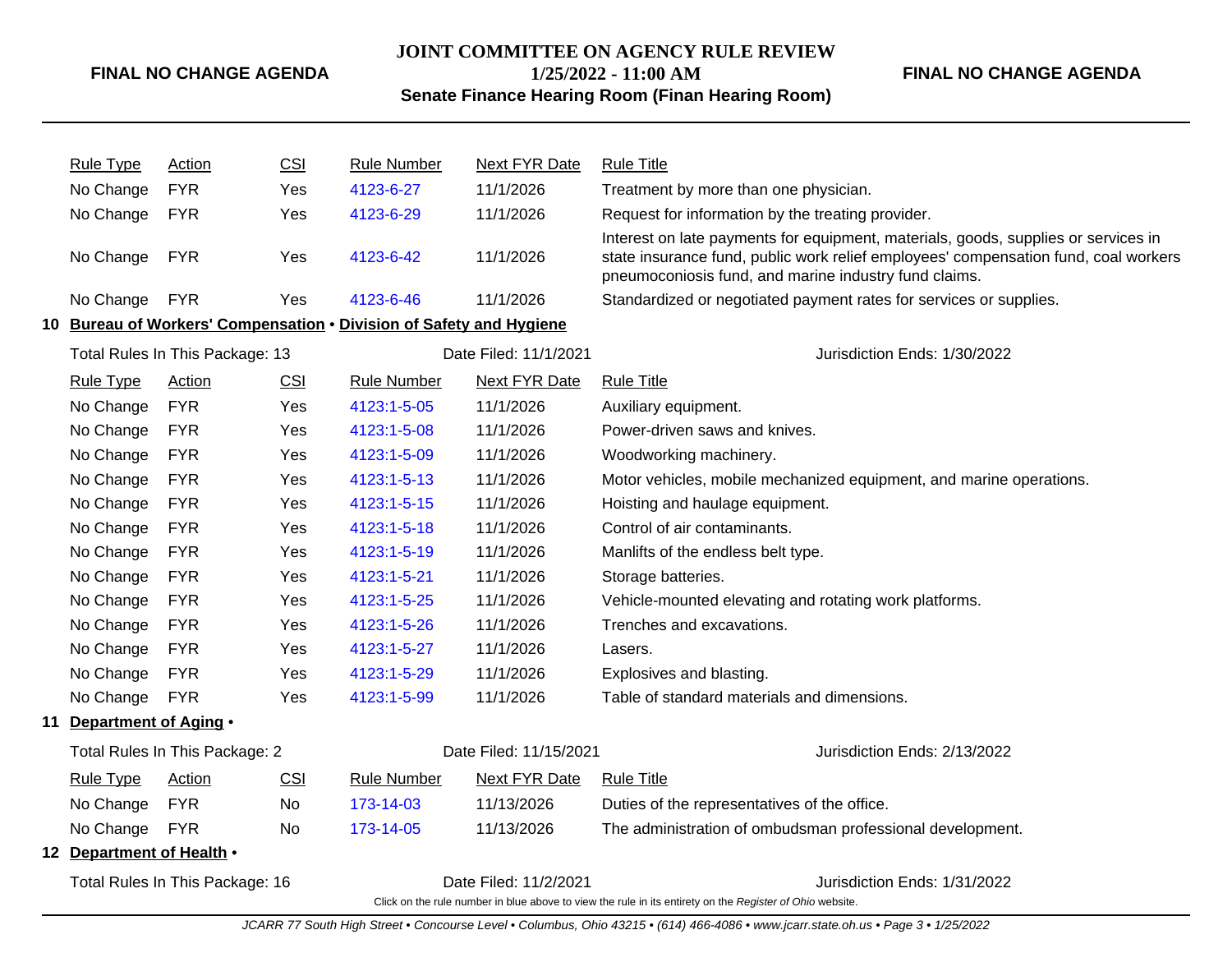## **JOINT COMMITTEE ON AGENCY RULE REVIEW 1/25/2022 - 11:00 AM**

### **FINAL NO CHANGE AGENDA**

**Senate Finance Hearing Room (Finan Hearing Room)**

| <b>Rule Type</b> | <b>Action</b>                       | CSI        | <b>Rule Number</b> | <b>Next FYR Date</b>   | <b>Rule Title</b>                                                                                                   |
|------------------|-------------------------------------|------------|--------------------|------------------------|---------------------------------------------------------------------------------------------------------------------|
| No Change        | <b>FYR</b>                          | Yes        | 3701-5-01          | 11/2/2026              | Definitions.                                                                                                        |
| No Change        | <b>FYR</b>                          | Yes        | 3701-5-02          | 11/2/2026              | Forms used in the system of vital statistics.                                                                       |
| No Change        | <b>FYR</b>                          | Yes        | 3701-5-03          | 11/2/2026              | Fees for certified copies of vital records and certifications of birth issued by the office of<br>vital statistics. |
| No Change        | <b>FYR</b>                          | Yes        | 3701-5-04          | 11/2/2026              | Registration of an institution birth.                                                                               |
| No Change        | <b>FYR</b>                          | Yes        | 3701-5-05          | 11/2/2026              | Appointment of sub-registrars.                                                                                      |
| No Change        | <b>FYR</b>                          | Yes        | 3701-5-06          | 11/2/2026              | Medical certification of cause of death.                                                                            |
| No Change        | <b>FYR</b>                          | Yes        | 3701-5-07          | 11/2/2026              | Filing of the certificate of death when the cause of death is not known.                                            |
| No Change        | <b>FYR</b>                          | Yes        | 3701-5-08          | 11/2/2026              | Investigation of delayed filing of certificates of death and fetal death.                                           |
| No Change        | <b>FYR</b>                          | Yes        | 3701-5-09          | 11/2/2026              | Disposition permit fees.                                                                                            |
| No Change        | <b>FYR</b>                          | Yes        | 3701-5-10          | 11/2/2026              | Matching of certificates of birth and death.                                                                        |
| No Change        | <b>FYR</b>                          | Yes        | 3701-5-11          | 11/2/2026              | Record preservation by office of vital statistics.                                                                  |
| No Change        | <b>FYR</b>                          | Yes        | 3701-5-12          | 11/2/2026              | Disclosure of medical and health information.                                                                       |
| No Change        | <b>FYR</b>                          | Yes        | 3701-5-13          | 11/2/2026              | Heirloom birth certificate fee.                                                                                     |
| No Change        | <b>FYR</b>                          | Yes        | 3701-5-14          | 11/2/2026              | Coroner's protocol.                                                                                                 |
| No Change        | <b>FYR</b>                          | Yes        | 3701-5-15          | 11/2/2026              | Adoption file fee.                                                                                                  |
| No Change        | <b>FYR</b>                          | Yes        | 3701-5-16          | 11/2/2026              | Registration of out of institution birth.                                                                           |
|                  | 13 Department of Higher Education . |            |                    |                        |                                                                                                                     |
|                  | Total Rules In This Package: 1      |            |                    | Date Filed: 11/12/2021 | Jurisdiction Ends: 2/10/2022                                                                                        |
| <b>Rule Type</b> | <b>Action</b>                       | CSI        | <b>Rule Number</b> | <b>Next FYR Date</b>   | <b>Rule Title</b>                                                                                                   |
| No Change        | <b>FYR</b>                          | <b>No</b>  | 3333-1-19          | 11/12/2026             | The selective service registration rule.                                                                            |
|                  | 14 Department of Higher Education . |            |                    |                        |                                                                                                                     |
|                  | Total Rules In This Package: 1      |            |                    | Date Filed: 10/27/2021 | Jurisdiction Ends: 1/25/2022                                                                                        |
| <b>Rule Type</b> | <b>Action</b>                       | <b>CSI</b> | <b>Rule Number</b> | <b>Next FYR Date</b>   | <b>Rule Title</b>                                                                                                   |
| No Change        | <b>FYR</b>                          | <b>No</b>  | 3333-1-11          | 10/27/2026             | The "Ohio Academic Scholarship Program" procedures.                                                                 |
|                  | 15 Department of Higher Education . |            |                    |                        |                                                                                                                     |
|                  | Total Rules In This Package: 1      |            |                    | Date Filed: 10/29/2021 | Jurisdiction Ends: 1/27/2022                                                                                        |
| <b>Rule Type</b> | <b>Action</b>                       | <b>CSI</b> | <b>Rule Number</b> | Next FYR Date          | <b>Rule Title</b>                                                                                                   |
|                  |                                     |            |                    |                        |                                                                                                                     |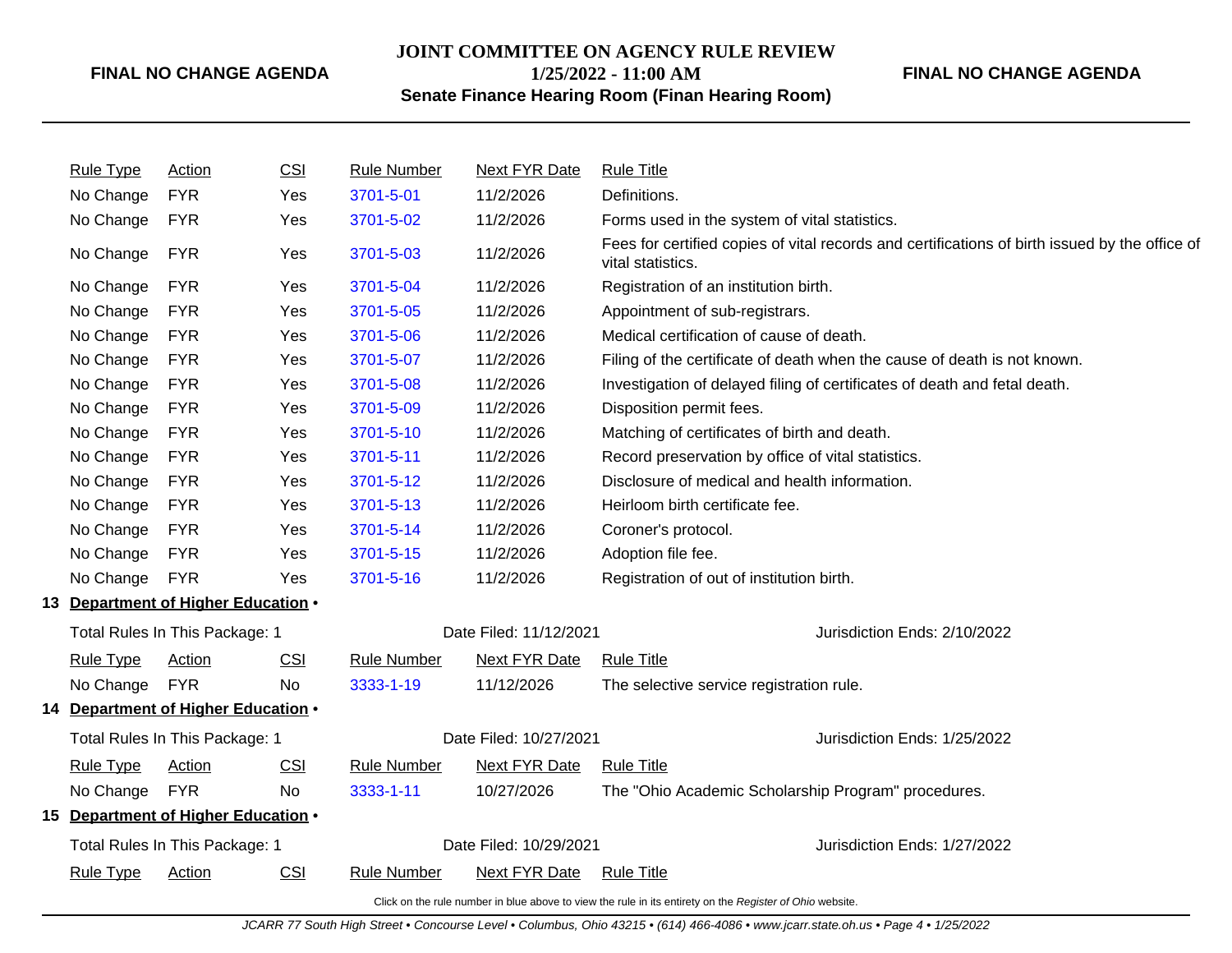### **JOINT COMMITTEE ON AGENCY RULE REVIEW**

**1/25/2022 - 11:00 AM**

### **Senate Finance Hearing Room (Finan Hearing Room)**

**FINAL NO CHANGE AGENDA**

| No Change FYR    |                                                          | No         | 3333-1-23                                               | 10/29/2026                                                                         | To approve or disapprove the creation of service districts in Ohio for two-year campuses.                         |  |  |
|------------------|----------------------------------------------------------|------------|---------------------------------------------------------|------------------------------------------------------------------------------------|-------------------------------------------------------------------------------------------------------------------|--|--|
|                  | 16 Department of Insurance .                             |            |                                                         |                                                                                    |                                                                                                                   |  |  |
|                  | Total Rules In This Package: 6                           |            |                                                         | Date Filed: 11/30/2021                                                             | Jurisdiction Ends: 2/28/2022                                                                                      |  |  |
| <b>Rule Type</b> | Action                                                   | CSI        | <b>Rule Number</b>                                      | Next FYR Date                                                                      | <b>Rule Title</b>                                                                                                 |  |  |
| No Change        | <b>FYR</b>                                               | Yes        | 3901-1-08                                               | 8/31/2026                                                                          | Unfair and deceptive military sales practices.                                                                    |  |  |
| No Change        | <b>FYR</b>                                               | Yes        | 3901-5-12                                               | 8/31/2026                                                                          | Misconduct by insurance license applicants and licensees.                                                         |  |  |
| No Change        | <b>FYR</b>                                               | Yes        | 3901-6-16                                               | 8/31/2026                                                                          | Annuity nonforfeiture product standards.                                                                          |  |  |
| No Change        | <b>FYR</b>                                               | Yes        | 3901-7-01                                               | 8/31/2026                                                                          | Annual review of title insurance agent escrow accounts.                                                           |  |  |
| No Change        | <b>FYR</b>                                               | Yes        | 3901-7-02                                               | 8/31/2026                                                                          | Title insurance agents maintenance of surety bond and errors and omissions coverage.                              |  |  |
| No Change        | <b>FYR</b>                                               | Yes        | 3901-7-03                                               | 8/31/2026                                                                          | Title insurance agents notice to mortgagors.                                                                      |  |  |
|                  |                                                          |            |                                                         | 17 Department of Job and Family Services . Division of Workforce Development       |                                                                                                                   |  |  |
|                  | Total Rules In This Package: 1<br>Date Filed: 10/26/2021 |            |                                                         | Jurisdiction Ends: 1/24/2022                                                       |                                                                                                                   |  |  |
| <b>Rule Type</b> | Action                                                   | <b>CSI</b> | Rule Number                                             | Next FYR Date                                                                      | <b>Rule Title</b>                                                                                                 |  |  |
| No Change        | <b>FYR</b>                                               | <b>No</b>  | 5101:10-3-01                                            | 10/26/2026                                                                         | Workforce innovation and opportunity act youth program: eligibility requirements.                                 |  |  |
|                  |                                                          |            | 18 Department of Mental Health and Addiction Services . |                                                                                    |                                                                                                                   |  |  |
|                  | Total Rules In This Package: 1                           |            |                                                         | Date Filed: 12/1/2021                                                              | Jurisdiction Ends: 3/1/2022                                                                                       |  |  |
| <b>Rule Type</b> | <b>Action</b>                                            | CSI        | <b>Rule Number</b>                                      | <b>Next FYR Date</b>                                                               | <b>Rule Title</b>                                                                                                 |  |  |
| No Change        | <b>FYR</b>                                               | No         | 5122-1-02                                               | 12/1/2026                                                                          | Notification and consultation with constituencies affected by rules, standards, and<br>guidelines.                |  |  |
|                  |                                                          |            |                                                         | 19 Department of Natural Resources • Division of Mineral Resources Management-Coal |                                                                                                                   |  |  |
|                  | Total Rules In This Package: 25                          |            |                                                         | Date Filed: 11/30/2021                                                             | Jurisdiction Ends: 2/28/2022                                                                                      |  |  |
| <b>Rule Type</b> | Action                                                   | <b>CSI</b> | <b>Rule Number</b>                                      | Next FYR Date                                                                      | <b>Rule Title</b>                                                                                                 |  |  |
| No Change        | <b>FYR</b>                                               | Yes        | 1501:13-1-01                                            | 11/30/2026                                                                         | Effective date and applicability.                                                                                 |  |  |
| No Change        | <b>FYR</b>                                               | Yes        | 1501:13-1-13                                            | 11/30/2026                                                                         | Rule references.                                                                                                  |  |  |
| No Change        | <b>FYR</b>                                               | Yes        | 1501:13-3-01                                            | 11/30/2026                                                                         | Standards for demonstration of valid existing rights.                                                             |  |  |
| No Change        | <b>FYR</b>                                               | Yes        | 1501:13-4-04                                            | 11/30/2026                                                                         | Permit application requirements for information on environmental resources.                                       |  |  |
| No Change        | <b>FYR</b>                                               | Yes        | 1501:13-4-08                                            | 11/30/2026                                                                         | Application, supplemental and hydrologic maps, and cross-sections, designs and plans.                             |  |  |
| No Change        | <b>FYR</b>                                               | Yes        | 1501:13-4-08.1                                          | 11/30/2026                                                                         | Application, supplemental and hydrologic maps, and cross-sections, designs and plans for<br>underground workings. |  |  |
|                  |                                                          |            |                                                         |                                                                                    |                                                                                                                   |  |  |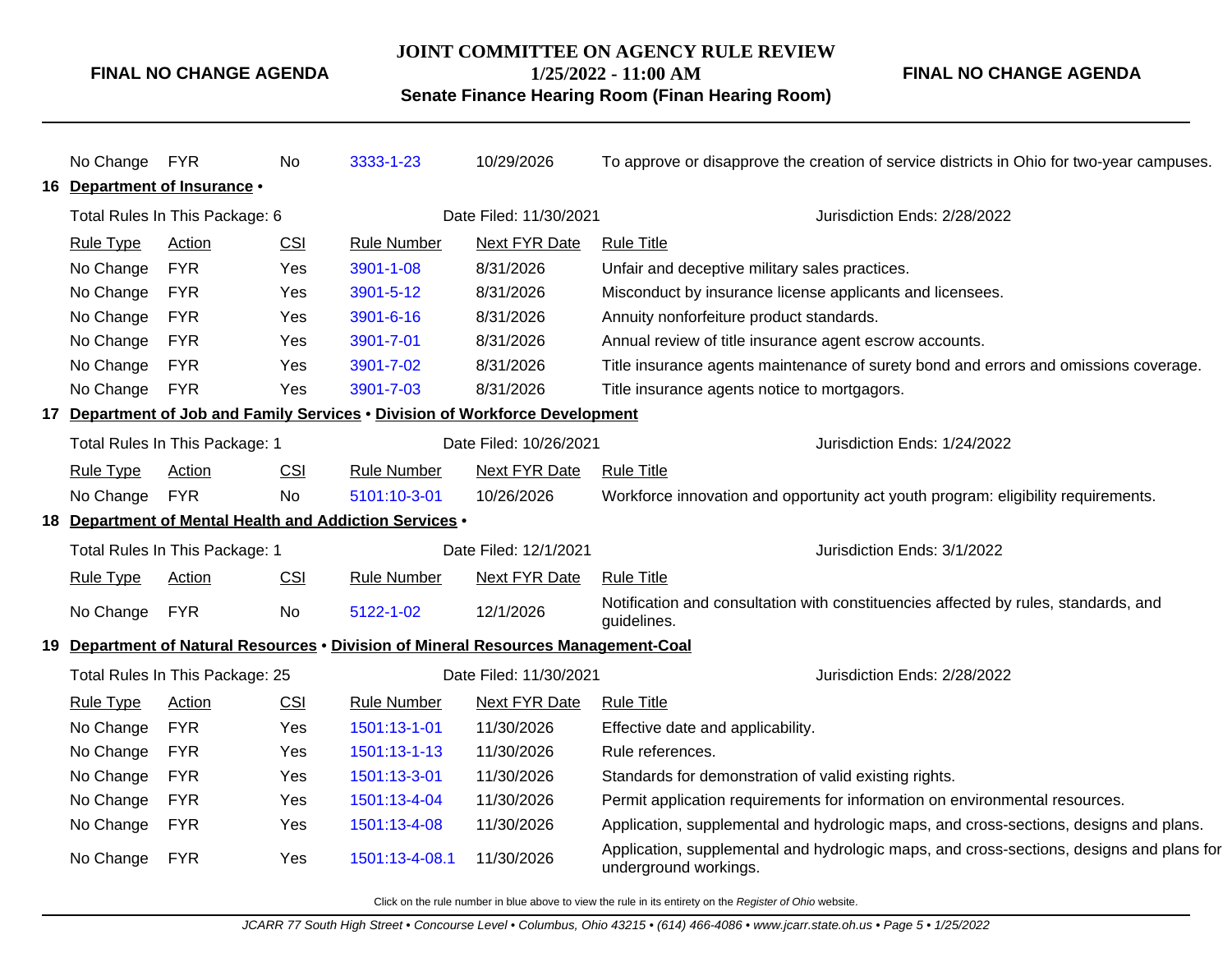#### **JOINT COMMITTEE ON AGENCY RULE REVIEW**

**1/25/2022 - 11:00 AM**

### **FINAL NO CHANGE AGENDA**

## **Senate Finance Hearing Room (Finan Hearing Room)**

|    | No Change        | <b>FYR</b>                     | Yes        | 1501:13-4-10       | 11/30/2026             | Uniform color code and map symbols.                                                                                                   |
|----|------------------|--------------------------------|------------|--------------------|------------------------|---------------------------------------------------------------------------------------------------------------------------------------|
|    | No Change        | <b>FYR</b>                     | Yes        | 1501:13-4-11       | 11/30/2026             | Maps showing reaffection of permit area.                                                                                              |
|    | No Change        | <b>FYR</b>                     | Yes        | 1501:13-6-03       | 11/30/2026             | Small operator assistance program.                                                                                                    |
|    | No Change        | <b>FYR</b>                     | Yes        | 1501:13-7-05       | 11/30/2026             | Procedures, criteria, and schedule for release of performance security for permits reliant on<br>the reclamation forfeiture fund.     |
|    | No Change        | <b>FYR</b>                     | Yes        | 1501:13-7-05.1     | 11/30/2026             | Procedures, criteria, and schedule for release of performance security for permits not<br>reliant on the reclamation forfeiture fund. |
|    | No Change        | <b>FYR</b>                     | Yes        | 1501:13-7-07       | 11/30/2026             | Liability insurance.                                                                                                                  |
|    | No Change        | <b>FYR</b>                     | Yes        | 1501:13-8-01       | 11/30/2026             | Coal exploration; performance standards.                                                                                              |
|    | No Change        | <b>FYR</b>                     | Yes        | 1501:13-9-01       | 11/30/2026             | Signs and markers.                                                                                                                    |
|    | No Change        | <b>FYR</b>                     | Yes        | 1501:13-9-02       | 11/30/2026             | Casing and sealing of drilled holes.                                                                                                  |
|    | No Change        | <b>FYR</b>                     | Yes        | 1501:13-9-07       | 11/30/2026             | Disposal of excess spoil.                                                                                                             |
|    | No Change        | <b>FYR</b>                     | Yes        | 1501:13-9-08       | 11/30/2026             | Protection of underground mining.                                                                                                     |
|    | No Change        | <b>FYR</b>                     | Yes        | 1501:13-9-11       | 11/30/2026             | Protection of fish, wildlife, and related environmental values.                                                                       |
|    | No Change        | <b>FYR</b>                     | Yes        | 1501:13-9-12       | 11/30/2026             | Slides and other damage.                                                                                                              |
|    | No Change        | <b>FYR</b>                     | Yes        | 1501:13-9-15       | 11/30/2026             | Revegetation.                                                                                                                         |
|    | No Change        | <b>FYR</b>                     | Yes        | 1501:13-9-16       | 11/30/2026             | Cessation of operations.                                                                                                              |
|    | No Change        | <b>FYR</b>                     | Yes        | 1501:13-9-17       | 11/30/2026             | Postmining use of land.                                                                                                               |
|    | No Change        | <b>FYR</b>                     | Yes        | 1501:13-10-01      | 11/30/2026             | Roads: performance standards.                                                                                                         |
|    | No Change        | <b>FYR</b>                     | Yes        | 1501:13-12-01      | 11/30/2026             | Underground operations.                                                                                                               |
|    | No Change        | <b>FYR</b>                     | Yes        | 1501:13-13-03      | 11/30/2026             | Operations on prime farmland.                                                                                                         |
| 20 |                  |                                |            |                    |                        | Department of Natural Resources • Division of Mineral Resources Management-Industrial Mineral                                         |
|    |                  | Total Rules In This Package: 7 |            |                    | Date Filed: 11/30/2021 | Jurisdiction Ends: 2/28/2022                                                                                                          |
|    | <b>Rule Type</b> | <b>Action</b>                  | <b>CSI</b> | <b>Rule Number</b> | <b>Next FYR Date</b>   | <b>Rule Title</b>                                                                                                                     |
|    | No Change        | <b>FYR</b>                     | Yes        | 1501:14-1-08       | 11/30/2026             | Certificate of public liability insurance.                                                                                            |
|    | No Change        | <b>FYR</b>                     | Yes        | 1501:14-1-15       | 11/30/2026             | Public notice of hearing to adopt, amend, or rescind rules.                                                                           |
|    | No Change        | <b>FYR</b>                     | Yes        | 1501:14-2-02       | 11/30/2026             | Safety standards governing surface mining operations.                                                                                 |
|    | No Change        | <b>FYR</b>                     | Yes        | 1501:14-2-06       | 11/30/2026             | Mine safety training.                                                                                                                 |
|    | No Change        | <b>FYR</b>                     | Yes        | 1501:14-2-08       | 11/30/2026             | Training in lieu of employing certified mine foreperson.                                                                              |
|    | No Change        | <b>FYR</b>                     | Yes        | 1501:14-2-10       | 11/30/2026             | Mine safety inspections of surface mining operations that are not inspected by MSHA.                                                  |
|    |                  |                                |            |                    |                        |                                                                                                                                       |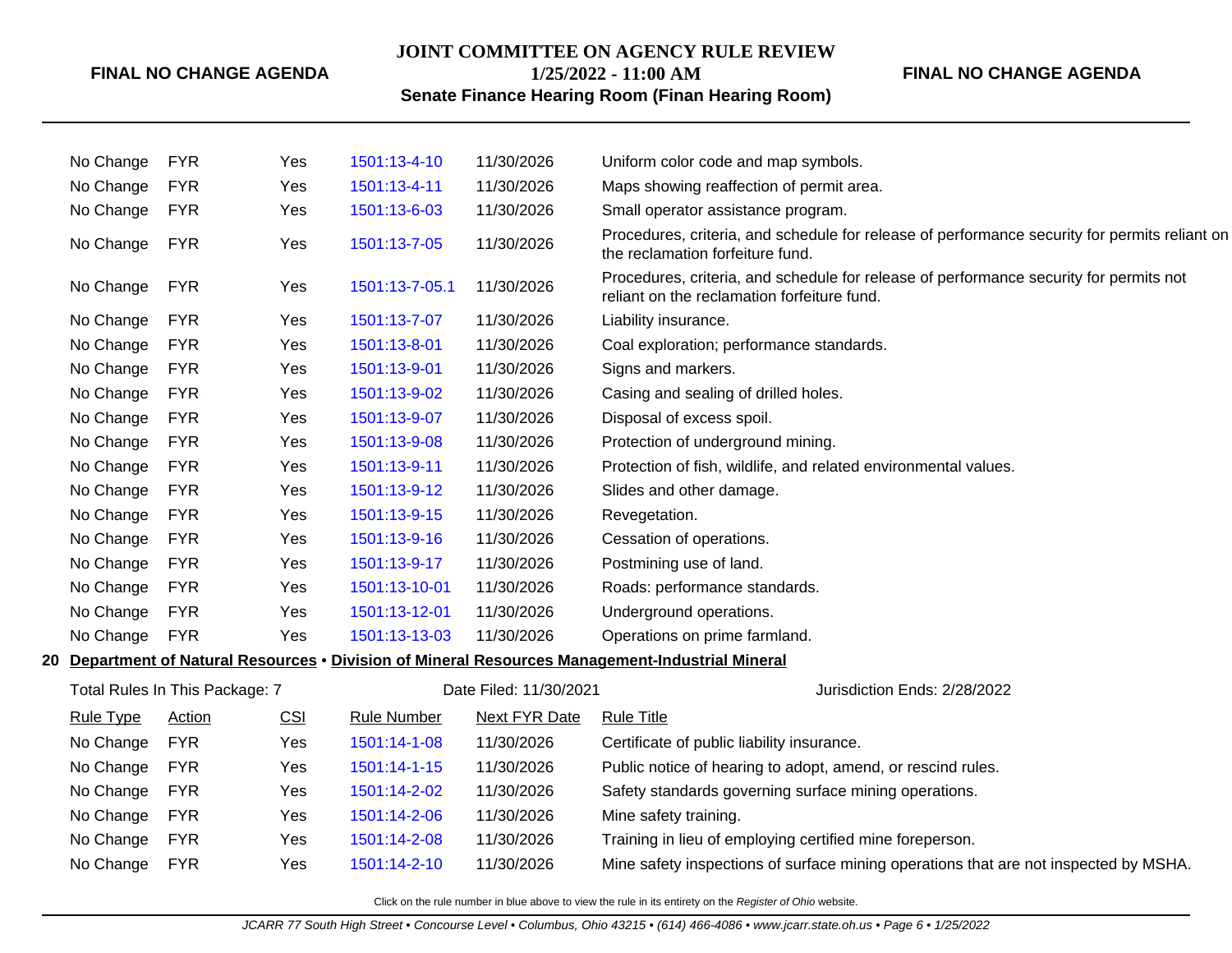## **JOINT COMMITTEE ON AGENCY RULE REVIEW 1/25/2022 - 11:00 AM**

### **FINAL NO CHANGE AGENDA**

**Senate Finance Hearing Room (Finan Hearing Room)**

|    | No Change FYR    |                                           | Yes        | 1501:14-5-01                                                 | 11/30/2026             | Hydrology.                                     |                              |
|----|------------------|-------------------------------------------|------------|--------------------------------------------------------------|------------------------|------------------------------------------------|------------------------------|
| 21 |                  | Department of Public Safety .             |            |                                                              |                        |                                                |                              |
|    |                  | Total Rules In This Package: 5            |            |                                                              | Date Filed: 11/10/2021 |                                                | Jurisdiction Ends: 2/8/2022  |
|    | <b>Rule Type</b> | Action                                    | CSI        | <b>Rule Number</b>                                           | Next FYR Date          | <b>Rule Title</b>                              |                              |
|    | No Change        | <b>FYR</b>                                | <b>No</b>  | 4501-27-01                                                   | 11/1/2026              | License plate specifications.                  |                              |
|    | No Change        | <b>FYR</b>                                | <b>No</b>  | 4501-27-02                                                   | 11/1/2026              | License plate service life specifications.     |                              |
|    | No Change        | <b>FYR</b>                                | No         | 4501-27-08                                                   | 11/1/2026              | Specifications for all-purpose vehicle decal.  |                              |
|    | No Change        | <b>FYR</b>                                | No         | 4501-27-10                                                   | 11/1/2026              | Specifications for county stickers.            |                              |
|    | No Change        | <b>FYR</b>                                | No         | 4501-27-13                                                   | 11/1/2026              | Authority to test license plates and stickers. |                              |
|    |                  |                                           |            | 22 Department of Public Safety . Emergency Management Agency |                        |                                                |                              |
|    |                  | Total Rules In This Package: 4            |            |                                                              | Date Filed: 11/29/2021 |                                                | Jurisdiction Ends: 2/27/2022 |
|    | <b>Rule Type</b> | <b>Action</b>                             | <b>CSI</b> | <b>Rule Number</b>                                           | <b>Next FYR Date</b>   | <b>Rule Title</b>                              |                              |
|    | No Change        | <b>FYR</b>                                | No.        | 4501:3-1-01                                                  | 11/1/2026              | Public notice.                                 |                              |
|    | No Change        | <b>FYR</b>                                | <b>No</b>  | 4501:3-2-01                                                  | 11/1/2026              | State organization.                            |                              |
|    | No Change        | <b>FYR</b>                                | No         | 4501:3-3-01                                                  | 11/1/2026              | Local organizations.                           |                              |
|    | No Change        | <b>FYR</b>                                | No         | 4501:3-4-01                                                  | 11/1/2026              | Emergency management funding.                  |                              |
|    |                  | 23 Department of Taxation .               |            |                                                              |                        |                                                |                              |
|    |                  | Total Rules In This Package: 1            |            |                                                              | Date Filed: 11/4/2021  |                                                | Jurisdiction Ends: 2/2/2022  |
|    | <b>Rule Type</b> | Action                                    | CSI        | <b>Rule Number</b>                                           | <b>Next FYR Date</b>   | <b>Rule Title</b>                              |                              |
|    | No Change        | <b>FYR</b>                                | Yes        | 5703-29-06                                                   | 11/4/2026              | Transfers of property into the state.          |                              |
|    |                  | 24 Ohio Environmental Protection Agency . |            |                                                              |                        |                                                |                              |
|    |                  | Total Rules In This Package: 2            |            |                                                              | Date Filed: 11/9/2021  |                                                | Jurisdiction Ends: 2/7/2022  |
|    | <b>Rule Type</b> | Action                                    | <b>CSI</b> | <b>Rule Number</b>                                           | <b>Next FYR Date</b>   | <b>Rule Title</b>                              |                              |
|    | No Change        | <b>FYR</b>                                | Yes        | 3745-18-66                                                   | 11/9/2026              | Muskingum county emission limits.              |                              |
|    | No Change        | <b>FYR</b>                                | Yes        | 3745-18-90                                                   | 11/9/2026              | Washington county emission limits.             |                              |
|    |                  | 25 Ohio Environmental Protection Agency . |            |                                                              |                        |                                                |                              |
|    |                  | Total Rules In This Package: 8            |            |                                                              | Date Filed: 11/29/2021 |                                                | Jurisdiction Ends: 2/27/2022 |
|    | <b>Rule Type</b> | <b>Action</b>                             | CSI        | <b>Rule Number</b>                                           | Next FYR Date          | <b>Rule Title</b>                              |                              |
|    |                  |                                           |            |                                                              |                        |                                                |                              |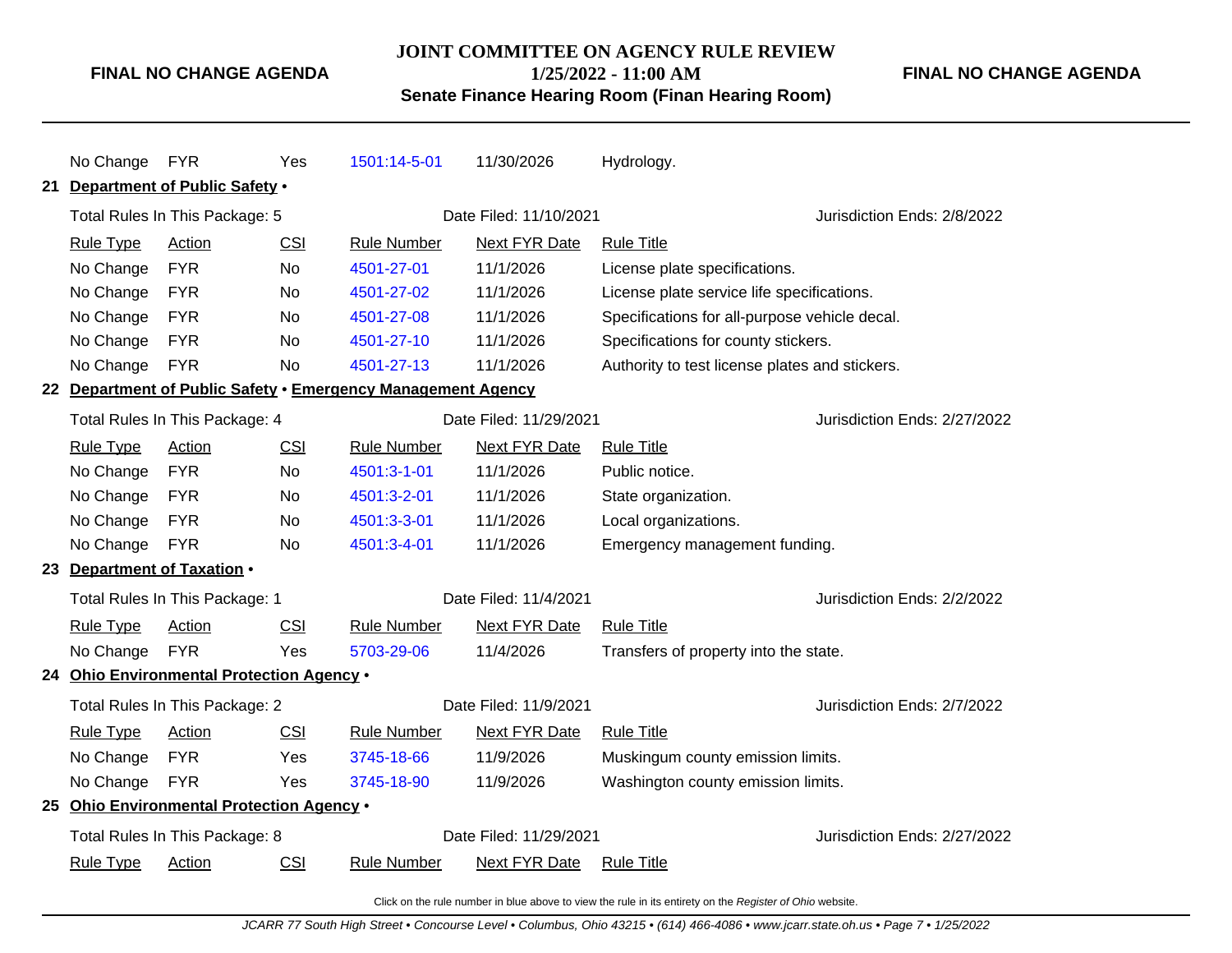### **JOINT COMMITTEE ON AGENCY RULE REVIEW**

### **1/25/2022 - 11:00 AM**

### **FINAL NO CHANGE AGENDA**

## **Senate Finance Hearing Room (Finan Hearing Room)**

| No Change        | <b>FYR</b>                                | Yes        | 3745-21-03         | 11/29/2026             | Methods of ambient air quality measurement.                                                                                   |  |  |
|------------------|-------------------------------------------|------------|--------------------|------------------------|-------------------------------------------------------------------------------------------------------------------------------|--|--|
| No Change        | <b>FYR</b>                                | Yes        | 3745-21-06         | 11/29/2026             | Classification of regions.                                                                                                    |  |  |
| No Change        | <b>FYR</b>                                | Yes        | 3745-21-08         | 11/29/2026             | Control of carbon monoxide emissions from stationary sources.                                                                 |  |  |
| No Change        | <b>FYR</b>                                | Yes        | 3745-21-12         | 11/29/2026             | Control of volatile organic compound emissions from commercial bakery oven facilities.                                        |  |  |
| No Change        | <b>FYR</b>                                | Yes        | 3745-21-13         | 11/29/2026             | Control of volatile organic compound emissions from reactors and distillation units<br>employed in SOCMI chemical production. |  |  |
| No Change        | <b>FYR</b>                                | Yes        | 3745-21-14         | 11/29/2026             | Control of volatile organic compound emissions from process vents in batch operations.                                        |  |  |
| No Change        | <b>FYR</b>                                | Yes        | 3745-21-16         | 11/29/2026             | Control of volatile organic compound emissions from industrial wastewater.                                                    |  |  |
| No Change        | <b>FYR</b>                                | Yes        | 3745-21-17         | 11/29/2026             | Portable fuel containers.                                                                                                     |  |  |
|                  | 26 Ohio Environmental Protection Agency . |            |                    |                        |                                                                                                                               |  |  |
|                  | Total Rules In This Package: 1            |            |                    | Date Filed: 11/10/2021 | Jurisdiction Ends: 2/8/2022                                                                                                   |  |  |
| <b>Rule Type</b> | <b>Action</b>                             | <b>CSI</b> | <b>Rule Number</b> | <b>Next FYR Date</b>   | <b>Rule Title</b>                                                                                                             |  |  |
| No Change        | <b>FYR</b>                                | Yes        | 3745-79-02         | 11/10/2026             | Registration.                                                                                                                 |  |  |
|                  | 27 Ohio Medical Transportation Board .    |            |                    |                        |                                                                                                                               |  |  |
|                  | Total Rules In This Package: 7            |            |                    | Date Filed: 11/29/2021 | Jurisdiction Ends: 2/27/2022                                                                                                  |  |  |
| <b>Rule Type</b> | Action                                    | <b>CSI</b> | <b>Rule Number</b> | <b>Next FYR Date</b>   | <b>Rule Title</b>                                                                                                             |  |  |
| No Change        | <b>FYR</b>                                | Yes        | 4766-1-01          | 11/1/2026              | Public notice of rule adoption, amendment, or rescission.                                                                     |  |  |
| No Change        | <b>FYR</b>                                | Yes        | 4766-2-05          | 11/1/2026              | Record keeping requirements.                                                                                                  |  |  |
| No Change        | <b>FYR</b>                                | Yes        | 4766-2-07          | 11/1/2026              | Health and safety requirements.                                                                                               |  |  |
| No Change        | <b>FYR</b>                                | Yes        | 4766-2-09          | 11/1/2026              | Maintenance documentation.                                                                                                    |  |  |
| No Change        | <b>FYR</b>                                | Yes        | 4766-2-14          | 11/1/2026              | Regulations for out of state providers.                                                                                       |  |  |
| No Change        | <b>FYR</b>                                | Yes        | 4766-2-16          | 11/1/2026              | Investigations.                                                                                                               |  |  |
| No Change        | <b>FYR</b>                                | Yes        | 4766-2-17          | 11/1/2026              | Disciplinary grounds.                                                                                                         |  |  |
|                  | 28 Ohio Police and Fire Pension Fund .    |            |                    |                        |                                                                                                                               |  |  |
|                  | Total Rules In This Package: 5            |            |                    | Date Filed: 11/23/2021 | Jurisdiction Ends: 2/21/2022                                                                                                  |  |  |
| <b>Rule Type</b> | Action                                    | <b>CSI</b> | <b>Rule Number</b> | <b>Next FYR Date</b>   | <b>Rule Title</b>                                                                                                             |  |  |
| No Change        | <b>FYR</b>                                | No.        | 742-3-22           | 11/23/2026             | Designation of a trust as beneficiary for certain lump sum payments.                                                          |  |  |
| No Change        | <b>FYR</b>                                | No         | 742-3-24           | 11/23/2026             | Specified amount of court order.                                                                                              |  |  |
| No Change        | <b>FYR</b>                                | No         | 742-3-25           | 11/23/2026             | Waiver of designation of former spouse as beneficiary under a court order.                                                    |  |  |
|                  |                                           |            |                    |                        |                                                                                                                               |  |  |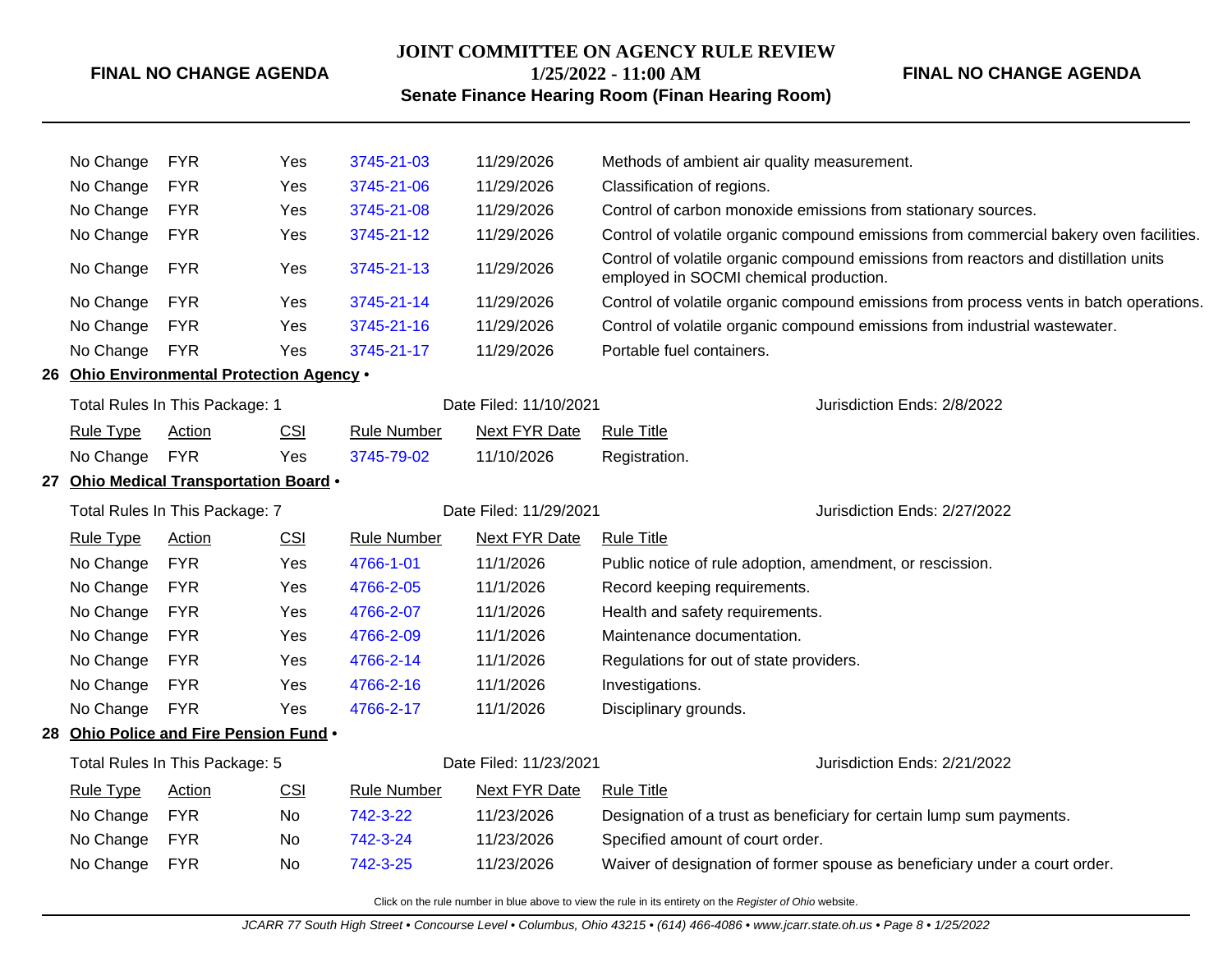#### **JOINT COMMITTEE ON AGENCY RULE REVIEW**

**1/25/2022 - 11:00 AM**

### **Senate Finance Hearing Room (Finan Hearing Room)**

**FINAL NO CHANGE AGENDA**

|    | No Change        | <b>FYR</b>                                             | No.        | 742-3-27           | 11/23/2026             | Reselection of beneficiary upon remarriage.         |                              |
|----|------------------|--------------------------------------------------------|------------|--------------------|------------------------|-----------------------------------------------------|------------------------------|
|    | No Change        | <b>FYR</b>                                             | No         | 742-3-28           | 11/23/2026             | Plan of payment selection for DROP participants.    |                              |
|    |                  | <b>Public Utilities Commission of Ohio . Utilities</b> |            |                    |                        |                                                     |                              |
|    |                  | Total Rules In This Package: 3                         |            |                    | Date Filed: 11/22/2021 |                                                     | Jurisdiction Ends: 2/20/2022 |
|    | <b>Rule Type</b> | Action                                                 | <b>CSI</b> | <b>Rule Number</b> | <b>Next FYR Date</b>   | <b>Rule Title</b>                                   |                              |
|    | No Change        | <b>FYR</b>                                             | Yes        | 4901:1-43-01       | 11/22/2026             | Definitions.                                        |                              |
|    | No Change        | <b>FYR</b>                                             | Yes        | 4901:1-43-02       | 11/22/2026             | Purpose and scope.                                  |                              |
|    | No Change        | <b>FYR</b>                                             | Yes        | 4901:1-43-04       | 11/22/2026             | Cost recovery rider process.                        |                              |
| 30 |                  | <b>Public Utilities Commission of Ohio . Utilities</b> |            |                    |                        |                                                     |                              |
|    |                  | Total Rules In This Package: 1                         |            |                    | Date Filed: 11/16/2021 |                                                     | Jurisdiction Ends: 2/14/2022 |
|    | <b>Rule Type</b> | Action                                                 | CSI        | <b>Rule Number</b> | <b>Next FYR Date</b>   | <b>Rule Title</b>                                   |                              |
|    | No Change        | <b>FYR</b>                                             | Yes        | 4901:1-3-06        | 11/16/2026             | Mediation and arbitration of agreements.            |                              |
|    |                  |                                                        |            |                    |                        |                                                     |                              |
|    |                  | 31 State Veterinary Medical Licensing Board .          |            |                    |                        |                                                     |                              |
|    |                  | Total Rules In This Package: 9                         |            |                    | Date Filed: 12/3/2021  |                                                     | Jurisdiction Ends: 3/3/2022  |
|    | <b>Rule Type</b> | <b>Action</b>                                          | <b>CSI</b> | Rule Number        | <b>Next FYR Date</b>   | <b>Rule Title</b>                                   |                              |
|    | No Change        | <b>FYR</b>                                             | Yes        | 4741-1-02          | 3/1/2026               | Specialist.                                         |                              |
|    | No Change        | <b>FYR</b>                                             | Yes        | 4741-1-05          | 3/1/2026               | Prescribing, administering, and dispensing drugs.   |                              |
|    | No Change        | <b>FYR</b>                                             | Yes        | 4741-1-06          | 3/1/2026               | Method of giving public notice.                     |                              |
|    | No Change        | <b>FYR</b>                                             | Yes        | 4741-1-07          | 3/1/2026               | Approved veterinary and animal technology colleges. |                              |
|    | No Change        | <b>FYR</b>                                             | Yes        | 4741-1-09          | 3/1/2026               | Euthanasia and disposal of animals.                 |                              |
|    | No Change        | <b>FYR</b>                                             | Yes        | 4741-1-12          | 3/1/2026               | Embryo transfer: definition and practice.           |                              |
|    | No Change        | <b>FYR</b>                                             | Yes        | 4741-1-15          | 3/1/2026               | Election of officers.                               |                              |
|    | No Change        | <b>FYR</b>                                             | Yes        | 4741-1-19          | 3/1/2026               | Veterinary student education.                       |                              |

# **Withdrawn**

### **32 Architects Board** •

Total Rules In This Package: 1 **Date Filed: 12/14/2021 Date Filed: 12/14/2021** Jurisdiction Ends: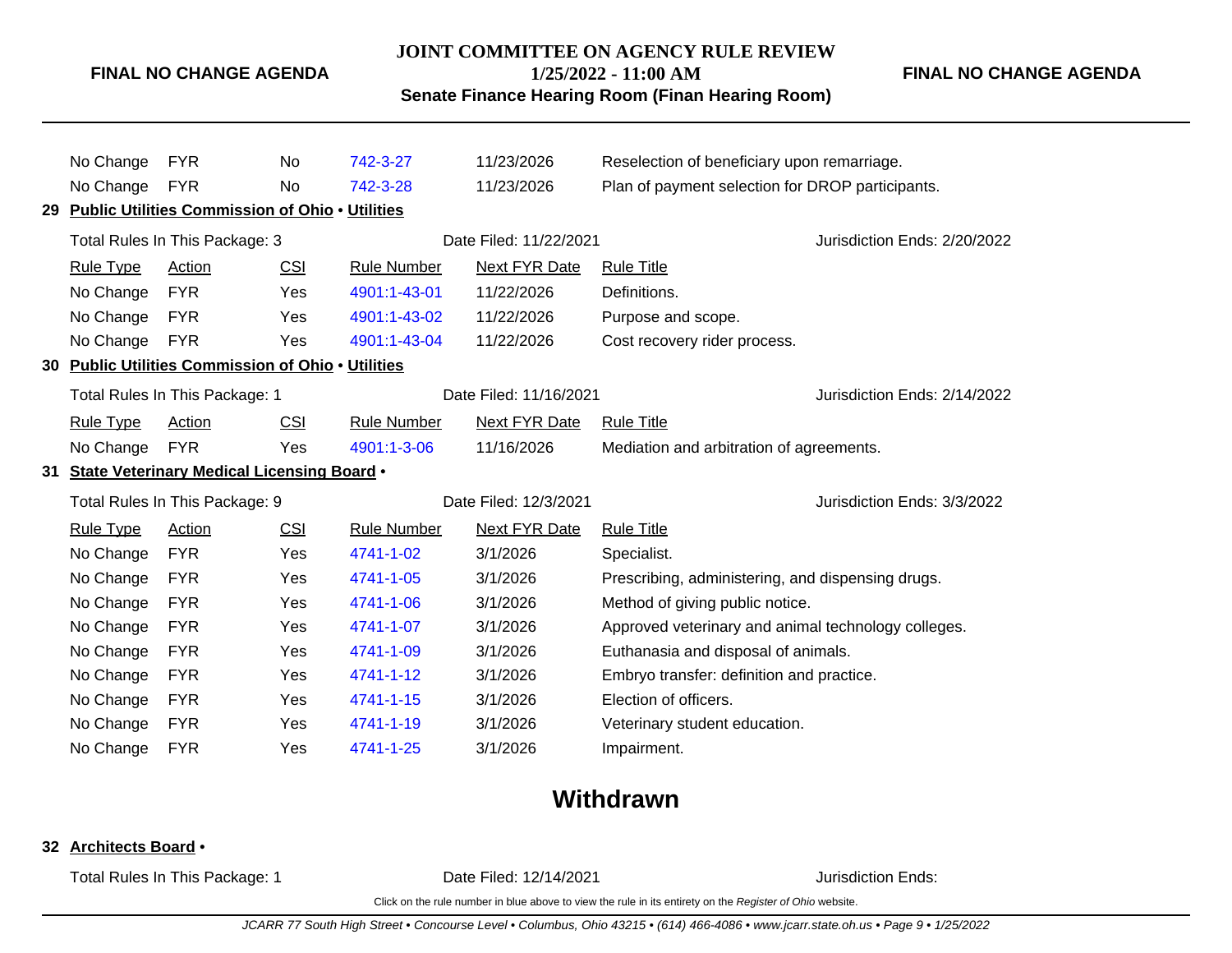## **JOINT COMMITTEE ON AGENCY RULE REVIEW 1/25/2022 - 11:00 AM Senate Finance Hearing Room (Finan Hearing Room)**

**FINAL NO CHANGE AGENDA**

| <b>Rule Type</b> | <b>Action</b>                                    | CSI        | <b>Rule Number</b>                                                     | <b>Next FYR Date</b>   | <b>Rule Title</b>                                                                                        |                                                                |
|------------------|--------------------------------------------------|------------|------------------------------------------------------------------------|------------------------|----------------------------------------------------------------------------------------------------------|----------------------------------------------------------------|
| No Change        | <b>FYR</b>                                       | Yes        | 4703-3-03                                                              |                        | Firm names.                                                                                              |                                                                |
|                  | 33 Department of Administrative Services .       |            |                                                                        |                        |                                                                                                          |                                                                |
|                  | Total Rules In This Package: 2                   |            |                                                                        | Date Filed: 1/4/2022   |                                                                                                          | Jurisdiction Ends:                                             |
| <b>Rule Type</b> | Action                                           | <b>CSI</b> | <b>Rule Number</b>                                                     | <b>Next FYR Date</b>   | <b>Rule Title</b>                                                                                        |                                                                |
| No Change        | <b>FYR</b>                                       | <b>No</b>  | 123-4-03                                                               |                        |                                                                                                          | Valid reasons for accessing confidential personal information. |
| No Change FYR    |                                                  | No.        | 123-4-04                                                               |                        | Confidentiality statutes.                                                                                |                                                                |
|                  |                                                  |            | 34 Department of Job and Family Services - Unemployment Compensation . |                        |                                                                                                          |                                                                |
|                  | Total Rules In This Package: 1                   |            |                                                                        | Date Filed: 12/22/2021 |                                                                                                          | Jurisdiction Ends:                                             |
| <b>Rule Type</b> | Action                                           | <b>CSI</b> | <b>Rule Number</b>                                                     | <b>Next FYR Date</b>   | <b>Rule Title</b>                                                                                        |                                                                |
| No Change FYR    |                                                  | No         | 4141-23-03                                                             |                        | Social security account numbers.                                                                         |                                                                |
|                  |                                                  |            | 35 Department of Mental Health and Addiction Services .                |                        |                                                                                                          |                                                                |
|                  | Total Rules In This Package: 1                   |            | Date Filed: 1/3/2022                                                   |                        |                                                                                                          | Jurisdiction Ends:                                             |
| <b>Rule Type</b> | Action                                           | <b>CSI</b> | <b>Rule Number</b>                                                     | <b>Next FYR Date</b>   | <b>Rule Title</b>                                                                                        |                                                                |
| No Change        | <b>FYR</b>                                       | Yes        | 5122-29-11                                                             |                        | Employment/vocational service.                                                                           |                                                                |
|                  | 36 Ohio Speech and Hearing Professionals Board . |            |                                                                        |                        |                                                                                                          |                                                                |
|                  | Total Rules In This Package: 2                   |            | Date Filed: 12/9/2021                                                  |                        |                                                                                                          | Jurisdiction Ends:                                             |
| <b>Rule Type</b> | <b>Action</b>                                    | <b>CSI</b> | <b>Rule Number</b>                                                     | <b>Next FYR Date</b>   | <b>Rule Title</b>                                                                                        |                                                                |
| No Change        | <b>FYR</b>                                       | Yes        | 4753-3-10                                                              |                        | Exempt practice; renewal.                                                                                |                                                                |
| No Change FYR    |                                                  | Yes        | 4753-7-02                                                              |                        | Supervision requirements; aides.                                                                         |                                                                |
|                  | 37 State Veterinary Medical Licensing Board .    |            |                                                                        |                        |                                                                                                          |                                                                |
|                  | Total Rules In This Package: 2                   |            |                                                                        | Date Filed: 12/7/2021  |                                                                                                          | Jurisdiction Ends:                                             |
| <b>Rule Type</b> | <b>Action</b>                                    | <b>CSI</b> | <b>Rule Number</b>                                                     | <b>Next FYR Date</b>   | <b>Rule Title</b>                                                                                        |                                                                |
| No Change        | <b>FYR</b>                                       | Yes        | 4741-1-22                                                              |                        | Vaccination clinics.                                                                                     |                                                                |
| No Change        | <b>FYR</b>                                       | Yes        | 4741-2-01                                                              |                        | General provisions of a veterinary business facility license.                                            |                                                                |
|                  | 38 State Veterinary Medical Licensing Board .    |            |                                                                        |                        |                                                                                                          |                                                                |
|                  | Total Rules In This Package: 1                   |            |                                                                        | Date Filed: 12/7/2021  |                                                                                                          | Jurisdiction Ends:                                             |
| <b>Rule Type</b> | <b>Action</b>                                    | <b>CSI</b> | <b>Rule Number</b>                                                     | <b>Next FYR Date</b>   | <b>Rule Title</b>                                                                                        |                                                                |
|                  |                                                  |            |                                                                        |                        | Click on the rule number in blue above to view the rule in its entirety on the Register of Ohio website. |                                                                |

JCARR 77 South High Street • Concourse Level • Columbus, Ohio 43215 • (614) 466-4086 • www.jcarr.state.oh.us • Page 10 • 1/25/2022